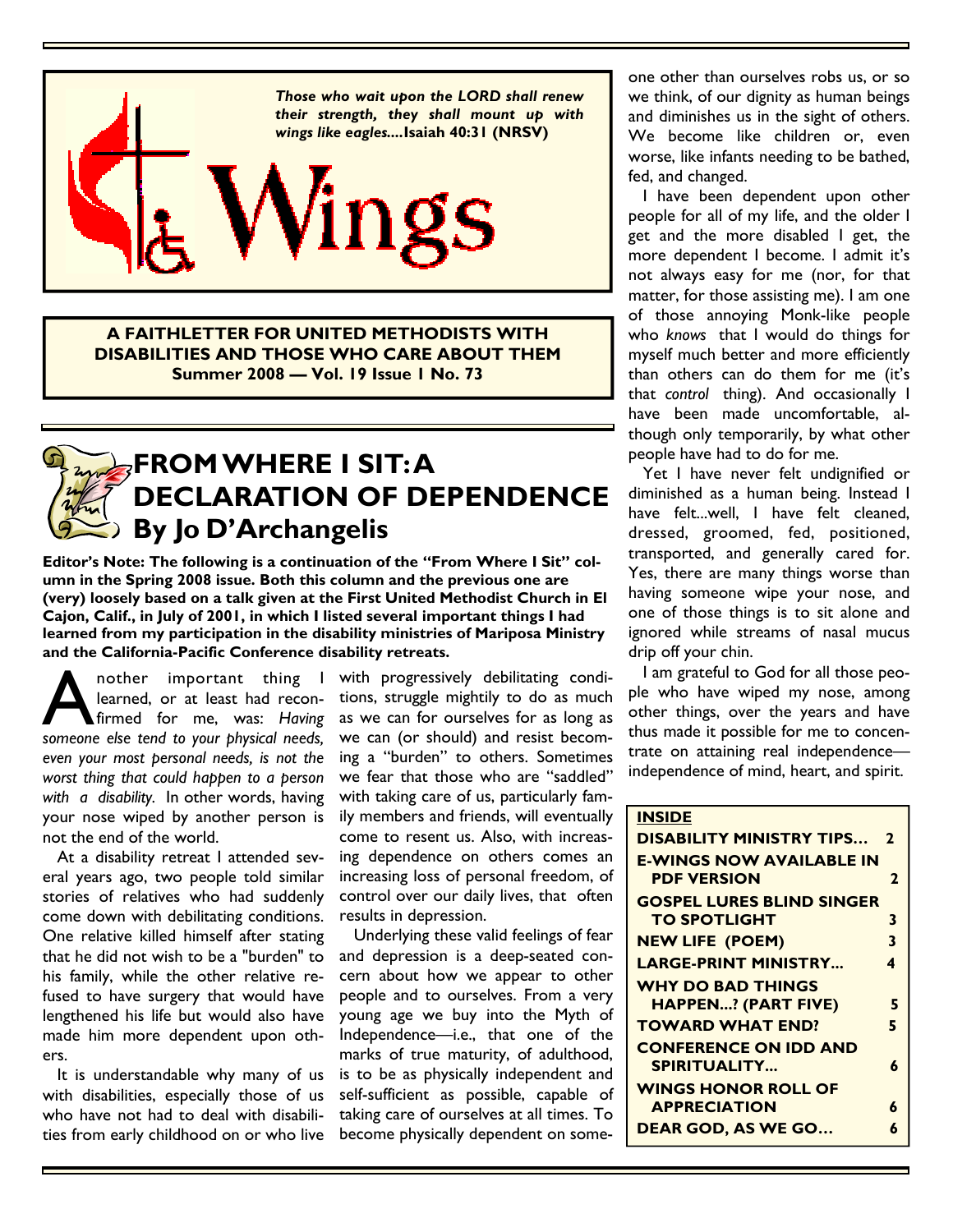

# DISABILITY MINISTRY TIPS: USHERS, ELEVATORS, AND LIFTS

#### USHERS

 The ushers of most churches are volunteers whose service to their community of faith is a gift. Usually they are relied upon to use their best judgment in how to greet people who come to worship. Many, however, never receive any training, especially in regards to greeting people with disabilities.

 In the book, That All May Worship, published by the National Organization on Disability, it states, "Ushers are usually the first sign of hospitality in the congregation. Because they are so visible, their gracious welcome to people with disabilities puts everyone at ease."

 Here are a few things ushers can do to welcome people with disabilities:

1. Ask if there is a preferred location for seating.

2. Offer, if available, audio loops, largeprint or brailled bulletins, and largeprint prayer books and hymnals.

3. Be near all doors to assist those with mobility impairments.

4. Offer an arm to those with vision impairments to guide them to their seats.

5. If seating is movable, remove seats to accommodate wheelchairs.

6. If a person in a wheelchair prefers to transfer to other seating, give them



A non-profit, non-official quarterly newsletter for United Methodists with disabling conditions and all others interested in the issues of disability, accessibility, and the church

#### FOUNDER/EDITOR COMPUTER LAYOUT/GRAPHIC DESIGN Jo D'Archangelis

CORRESPONDENCE Send all correspondence—including feedback, original writings, items from other sources, and changes of address—to Jo D'Archangelis, Editor, at: Mailing Address 592 West Ammunition Road, Apt. 1 Fallbrook, CA 92028 Telephone/Fax 760-723-2668 (please call before faxing) E-Mail jodarlis@aol.com

E-WINGS Two electronic versions of Wings are available for those who are visionimpaired and have computer "reading" devices; those who have difficulty handling paper and print publications; those who live outside the United States and its possessions; and/or those who just prefer computer viewing: (1.) A document version in partially formatted text without graphics available to those able to open attached files in Microsoft Word Document 2000 (this version seems to work best for those who use computer "reading" devices); and (2.) A full newsletterformatted version with color graphics available to those able to open attached files in PDF format with Adobe Reader 6.0 software (Adobe Reader software is easily downloaded from Adobe.com without charge). E-mail Jo D'Archangelis at jodarlis@aol.com to request one, or both, of these versions.

DONATIONS Wings is an all-volunteer effort, but financial assistance is needed for printing and mailing costs. Most of our funding comes from reader donations. There are no subscription fees. If you think Wings is worth it, please make out a check or money order payable to the "Fallbrook United Methodist Church" (or "FUMC"), mark it "Wings Newsletter," and mail it to: Church Address Fallbrook United Methodist Church 1844 Winterhaven Road Fallbrook, CA 92028 Church Telephone 760-728-1472 Church Fax 760-728-7433 Church E-Mail FUMC1887@sbcglobal.net

whatever assistance they specify and remove the wheelchair to an area where it can be readily retrieved.

7. Give a person with a walker whatever assistance they specify to be seated and remove the walker to an area where it can be readily retrieved.

8. Return any walkers or wheelchairs to their owners immediately after the service has ended.

Adapted from DAMI News, the newsletter of Disability Awareness Ministries, Inc.

#### ELEVATORS AND LIFTS

1. When planning an elevator or lift, ensure that it gives access to the sanctuary and all major program, office, and social areas in the church facility.

2. Place controls 54" or less from the elevator floor, reachable from a wheelchair.

3. Install brailled plaques on elevator control panels.

4. Put a handrail on at least one side of the elevator 32" from the floor.

5. Abide by all ADA, state, and local regulations in regard to the installation of elevators and lifts.

> Adapted from DAMI NEWS, the newsletter of Disability Awareness Ministries, Inc. (May 10, 2004).

## E-WINGS NOW AVAILABLE IN PDF VERSION

fully formatted newsletter version of Wings with color graphics can now be sent electronically to readers as an attached file in PDF format. PDF-formatted items require Adobe Reader 6.0 software in order to be opened. This software is easily downloaded from Adobe.com without charge.

 Please also note that the partiallyformatted Microsoft Word Document version of Wings without graphics is still available as an attached file and that this version seems to work best with computer "reading" devices.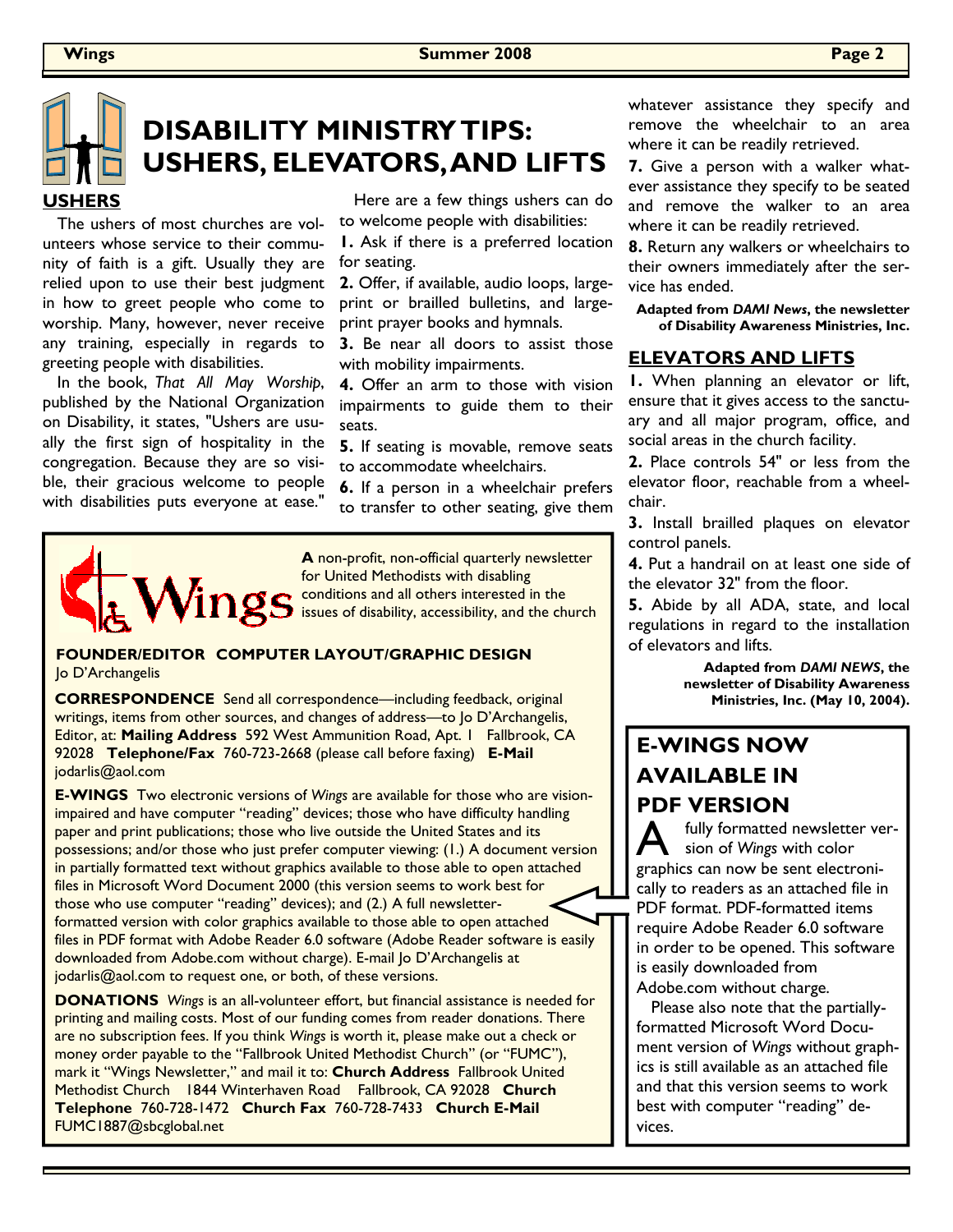

# GOSPEL LURES BLIND SINGER TO SPOTLIGHT By Sue Anne Pressley Montes

argaret Dickinson first met churches and special events several **M** argaret Dickinson first met<br>Brian Slaughter nearly 30 years<br>that was Forest Haven. She Brian Slaughter nearly 30 years

that was Forest Haven. She was a graduate student, about to start work at the [Washington D.C.] facility for the mentally retarded. He was one of the residents, a

young man who had lived there since the age of 10.

 As Dickinson took in the conditions that day—the toilet overflowing into the day room, the two attendants engrossed in TV, the 60 idle men—she wondered how she could ever work at such a place. Shaking her head, she halfsang a line from an old hymn, "Nobody knows the trouble I've seen."

 A deep voice sang back, "Nobody knows but Jesus." It was one of the men sitting on the bench along the wall. "He was holding his trousers with his left hand because he didn't have a belt," she said, "and he had three big safety pins in the place where the zipper was. Most of the day's menu was all over his T-shirt, and he had shoes with no shoelaces and no socks." There was one more thing: He was blind. "Hi, I'm Brian," he said, extending his hand. "And I'm a gospel singer."

 Years later, with Dickinson's help, Slaughter has become exactly what he said he was: He is a gospel singer. It is hard to reconcile that picture of Slaughter, now 56, with the life he leads today. Wearing dark glasses and often a red fez, he presides over the keyboards at the Art and Drama Therapy Institute, a day-care program in Northeast Washington [D.C.] for adults with mental retardation.

 Slaughter is the assistant music instructor, receiving \$7 an hour. He also stars in the Inspirational Choir and Moroccan Ensemble, which appears at

times a month and has a CD and ago, in the forgotten world video...."I like good gospel music,"

> There was one more thing: He was blind. "Hi, I'm Brian," he said, extending his hand. "And I'm a gospel singer."

> > Slaughter said in his preacher-like voice. "It starts my day off right."

> > Slaughter never forgets a name. He has hundreds of gospel songs in his repertoire and can launch into "Peace, Be Still" or "Precious Lord, Take My Hand" with a natural ease and authority. But he cannot read or write, and he would not be able to find his way to the store. Often, he can't recall exactly when something happened, but he has lots of plans for the future. "'Gospel Time!' That would be a good show," he said….

Brian Xavier Slaughter was born

## NEW LIFE By Roberta Porter

As seasons turn, impel the years away, loss comes to my life. Sorrowing, I mourn, but not without hope. My prayer is that the stark and barren winter may be a time to see more clearly God's given promise that gain can come from loss, that beneath the dark and frozen earth, growth and grace and healing rest, rooted in love to fully bloom in time.

From Alive Now (Nov/Dec 2005).

Porter is a retired teacher who lives on the Oregon Coast with her husband. She is the mother of three and the grandmother of nine. This was written in memory of her brother Jon Post, 1941-2004.

three days before Christmas in 1950, in what would later be D.C. General Hospital. He and his twin, Byron, who lived just a few days, were three months premature. His mother was 19 and already had two young children and a marriage that was falling apart.

 Iris McConnell, now 75 and a retired federal government employee, said she

> still gets "very emotional" about that period. She has written about it in a manuscript she hopes to publish someday, "Brian's World." "Sometime during his first

week at home, I was examining his body to see if he had all his parts when I realized I had him in the light of the bulb with no shade on it and there was no response to the light," she read aloud recently in her Largo home. "He never even squinted."

 McConnell, by then divorced, quickly learned there were few options for a special-needs child in the 1950s. Brian stayed with babysitters, until at 7 he entered a program at Anthony Bowen Elementary School. But he could not function independently, and school offi-

(GOSPEL continued on page 4)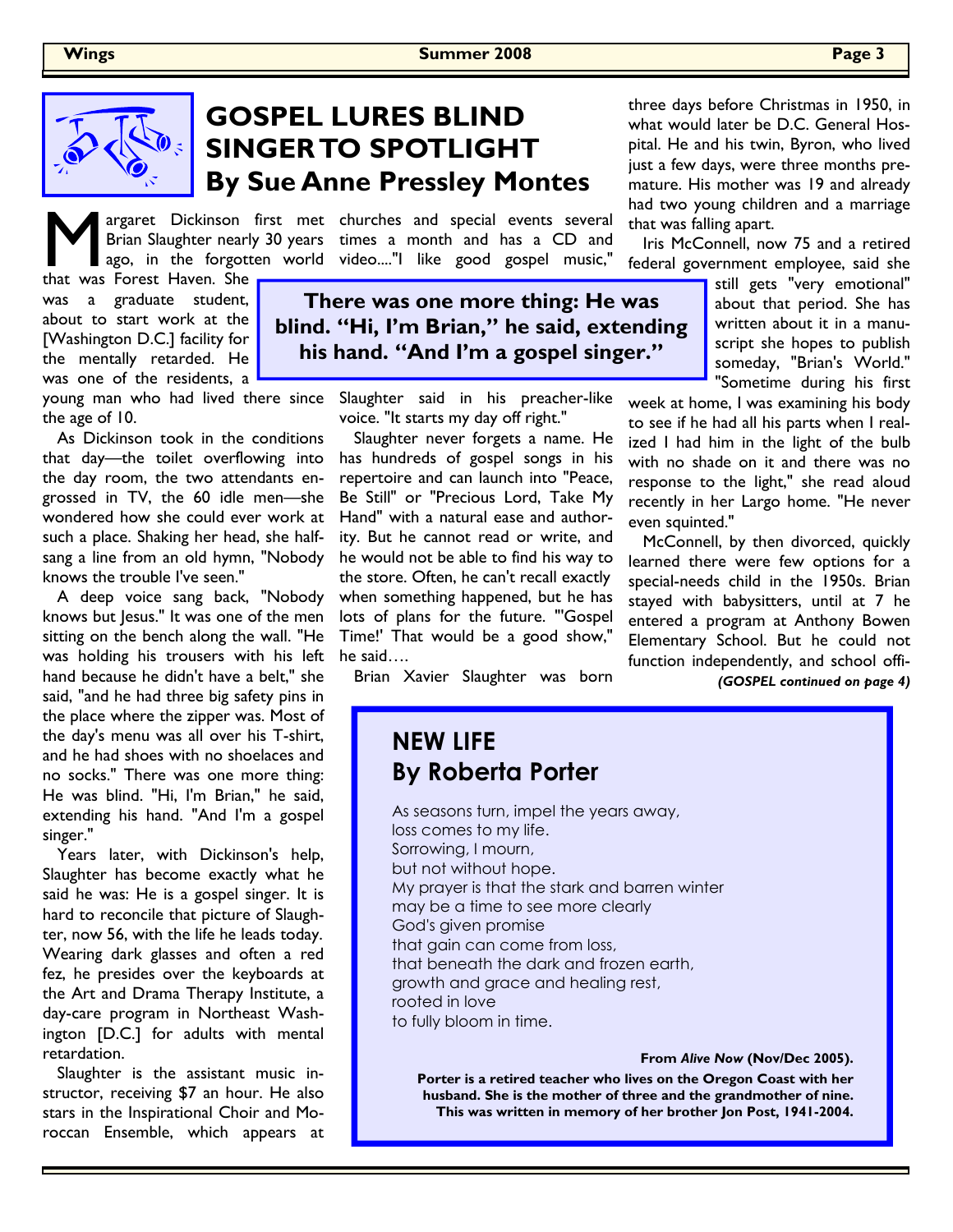

cials soon released him, McConnell said. As D.C. officials sought another

place for him, she grew desperate. "I had nowhere for him to go, nor could I afford anything, so every day I would close my young son in his room," she said. She worried he might hurt himself while left alone.

 Finally, McConnell said, a D.C. court official convinced her that her older children would be better off if Slaughter went to live at Forest Haven. McConnell had heard "nothing good" about the facility, she said, but she was "tired." The 10-year-old would have to be made a ward of the court. "We were [case]

about the long-ago proceeding. "Brian was dressed in his shirt and his little bow tie, clean and totally oblivious to what was about to go on. And when they called his name and I went forth, and the judge said whatever he had to say and then he struck that gavel and said, 'Committed,' it was just like my heart just left my body. 'What did I just do?' was what I said to myself."

 The young boy, led away by a caseworker, entered institutional life. Details are sketchy about those years. There were home visits for holidays; occasionally, when he was older, Slaughter performed with a choir at the funerals of other residents. By the

## LARGE-PRINT MINISTRY OFFERS EPISCOPAL MATERIALS ON COMPUTER CD-ROMS

<u>a sele e e eje e e ele especie de especiales e eje e escripto e eje especiales especiales e eje especiales especial</u>

 $\blacksquare$  piscopalian laywoman Ann Dahlen and her Large-Print Ministry are  $\Box$  offering two computer CD-ROMs that can help persons who are blind or visually-impaired, or who have other special needs: A Large-Print Book Of Common Prayer CD and a Prayers And Psalms For Today CD.

 The Large-Print Book Of Common Prayer CD includes the entire Book of Common Prayer (1979). It is mainly in 18-point Times New Roman font and is laid out for  $8.5 \times 11$ -inch pages; it can be used to help prepare largeprint worship materials. The Prayers And Psalms For Today CD includes selections from "Prayers and Thanksgivings," "Prayers for the Sick," "Prayers for Use by a Sick Person," and the "Book of Psalms" from the 1979 BCP. This CD is in APhont, a font developed by American Printing House for the Blind, and is in Microsoft Word format. The material is mostly in 20 point type and is laid out for use on  $8.5 \times 11$ -inch pages. While the prayers are from an Episcopal book, they may be helpful to people of other faiths as well.

 Blind individuals with electronic note-takers and special software and visually-impaired people with access to computers can use the CDs. The material can be loaded into a note-taker and re-edited into a form of braille. The CDs are also useable in optical-character readers that can read material formatted in Microsoft Word.

 Compiling and preparing material for the CDs was a two-year labor of love for Dahlen whose Large-Print Ministry is not a program of any diocese, church, or organization. A donation when ordering the CDs is appreciated, especially when more than one CD is requested.

 For information on ordering the CDs and making donations, please email Ann Dahlen at anndahlen@aol.com or largeprinthelp@att.net, or write her at 1900 6th Ave., Apt. 513, Rock Island, IL 61201. Information is also available at Episcopal Resources For The Blind www.disability99.org, but note that the postage information for orders is out-of-date.

number 15 that day," McConnell said time he met Dickinson, he had lived at Forest Haven more than half his life.

> "'Are you going to be our new chief?'" he asked her that day. "'Yes, I'm going to be your new chief,'" she said she replied, "'and I'm going to get you out of here.'"

> A year-and-a-half later, in 1981, Slaughter moved into a group home, becoming one of the first to leave Forest Haven as its problems became news. He had small jobs stuffing envelopes, folding papers. In 1992, when Dickinson and Finnish-born artist and therapist Sirkku M. Sky Hiltunen started the Art and Drama Therapy Institute, Slaughter found his niche….

> The center has about 160 clients, 30 of them former residents of Forest Haven. When Dickinson started the Inspirational Choir and Moroccan Ensemble a few years ago, Slaughter quickly became the breakout star. He learned his songs, he said, listening to gospel radio. When he sat down at the keyboards, "the music just came out."...

> Twice a week, the two dozen members of the choir and ensemble gather to rehearse. Clients must audition for the coveted spots and have to prove they can remain focused….Everywhere they go, their raw energy and openfaced joy has crowds jumping to their feet. Once, Dexter Slaughter attended a Special Olympics ceremony and was surprised to see his little brother and company up on the stage, owning it. "I knew he could sing, but I didn't know he could turn out a room," Dexter said.

> Recently, Iris McConnell was at a seniors event in Southeast Washington when she heard the voice of her youngest child speak into a microphone, "Testing...testing…" as he prepared to entertain. Then the Inspirational Choir and Moroccan Ensemble launched into one of its favorite hymns, "O Happy Day." For Brian Slaughter, gospel singer, it was another very happy day.

> > Excerpted from "Gospel Lures Blind Singer To Spotlight," Washington Post (May 27, 2007). Montes is a Post staff writer.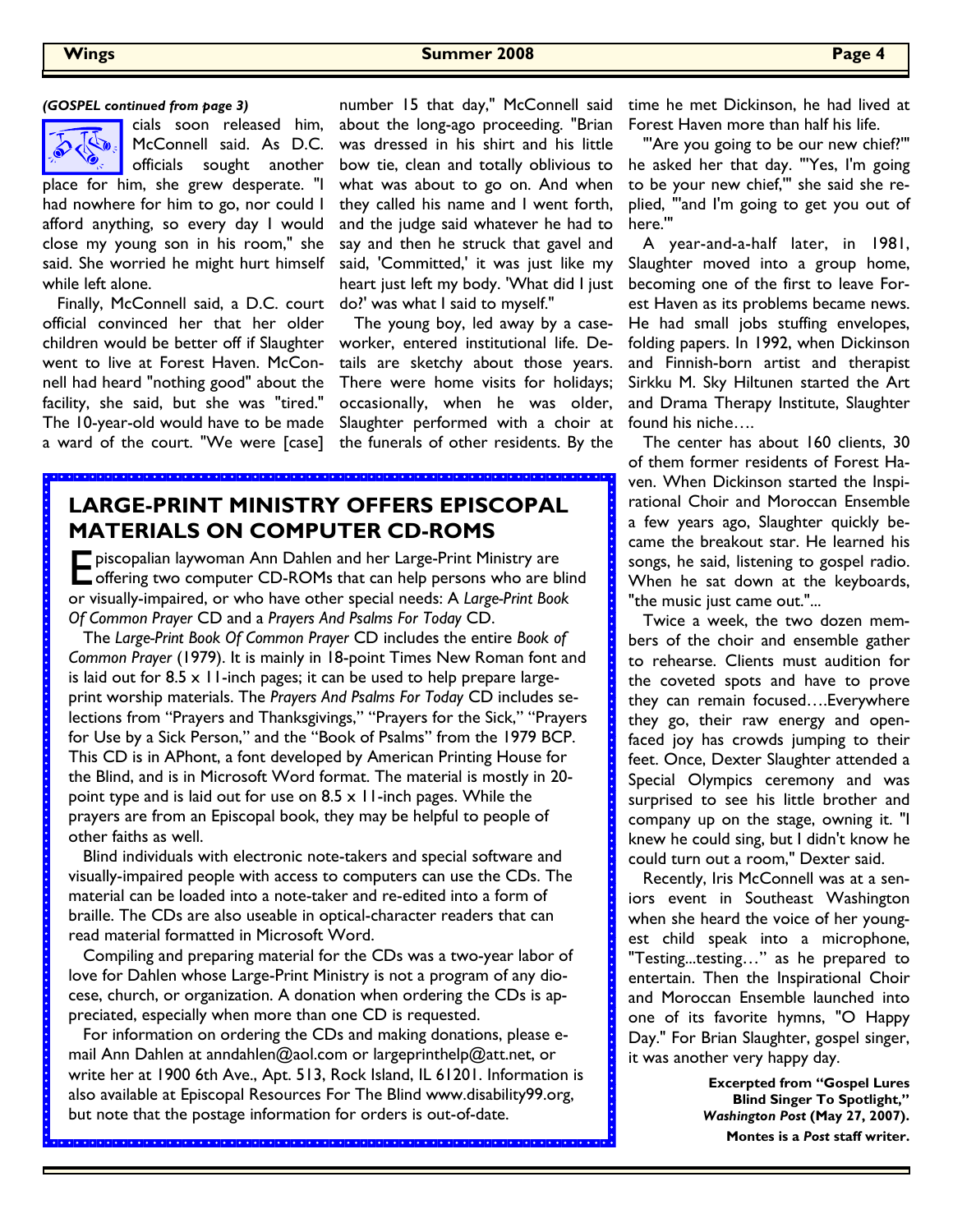

# WHY DO BAD THINGS HAPPEN TO GOOD PEOPLE?: A COMMENTARY By Richard Daggett

Editor's Note: This is the fifth and last part of a five-part series adapted from an oral presentation given by Daggett in 1994. It is based on Daggett's own experiences as a person with a severe disability and on his review of Harold Kushner's book, When Bad Things Happen To Good People.

#### PART FIVE: MIRACLES

W hy do some people get<br>
don't know, but I do know<br>
that God has given us the ability to obcancer and others don't? I don't know, but I do know serve, to reason, to think, and to work with nature to find explanations for these things. Somewhere in the laws of biochemistry there are reasons for illness, disease, and disabling conditions. When we care enough, God will help us find the causes of and then the cures for cancer—when we pay researchers more than we pay sports stars, when we stop asking why God has visited these plagues upon us and use our Godgiven talents to find answers.

 Kushner talks about the time when he was fresh out of rabbinical school. He would go to the home of a bereaved family and someone would come up to him and ask, "Why has God allowed this to happen?" He thought they were asking a theological question. He would start to recite what he had learned in seminary. After a few minutes their eyes would glaze over. He thought maybe they weren't getting it, maybe he had better repeat it for them. It wasn't long, however, before Kushner realized that what they were asking was not about theology. He learned to keep his mouth shut. He learned to hug them, sit with them, let them know he cares, and not try to explain it.

 Kushner quotes a 19th-century Hassidic rabbi who says, "Human beings are God's language." God speaks to us through people. He comes to us in the incarnation of caring people—in doctors and nurses and in family members and friends who support and uplift us.

Think back to last time you were having a hard time. What was more comforting—your theology or your friends? I bet it was your friends.

 You know someone who is having a tough time, perhaps a person who has just experienced a personal tragedy and you don't know what to say? Don't wait—reach out, call! You can say "I'm sorry" and then just listen. They may say, "Why is this happening to me?" This is not a question; it's a cry of anguish. They don't want you to tell them why this is happening. Do you really think they want you to give them a list of what they did to deserve this? They want reassurance. They want to know that you care and that God cares about them.

 Kushner was asked once if he believed in miracles. He replied that he did but not in little ones. The parting of the Red Sea was not a miracle; it was special effects. He said that Cecil B. DeMille did it just as well, and Steven Spielberg could probably do it better.

 Kushner says a real miracle is when timid people become brave, when weak people become strong, when selfish people become generous, and when people who have persevered over adversity for years, day in and day out, continue to find renewed strength. These are the real miracles—ordinary people with the grace of God doing extraordinary things.

 Why do bad things happen to good people? I don't really have an answer to that; I just don't know. But I do know that God calls us to minister to the sick, comfort those in pain, and give aid to those in need. As a church and as individuals, we can be there for others. It is required of us as Christians and as human beings.

 The United Methodist Church has a long tradition of outreach. We give generously to our mission projects— UMCOR, the Heifer Project, and many more. But our tradition also calls us to minister to those close to home—to members of our local church and to those in our community. I challenge you, whatever your abilities or disabilities, to keep this tradition alive.

Daggett is a post-polio survivor who contracted polio 54 years ago at the age of 13. Active in the Los Amigos Rehabilitation Center post-polio support group, he uses both a wheelchair and a respirator. He is also a long-time member of the Downey (Calif.) United Methodist Church where he has served as church historian.

## TOWARD WHAT END? By Greg Anderson

nstead of asking, "Why did this happen to me," ask instead, "Toward what end?" Don't see your illness or disability as God's punishment. It isn't. Understand instead that it's something God can use, and remember that he is there, always there, to walk with you, to guide you in the journey, to help you triumph. That is what he wants for each one of us—to live triumphantly. This allows us to examine what we might do to live more positively now, today, in spite of the threat of illness or any number of other problems in our lives. Asking "Toward what end?" gets us to the point of seeing our illnesses as assets, circumstances that, with proper discipline, can be of help to countless other people. And more importantly, our illnesses can be the very events that make positive turning points in our own lives.

Excerpted from The Triumphant Patient, iUniverse (November 2000).